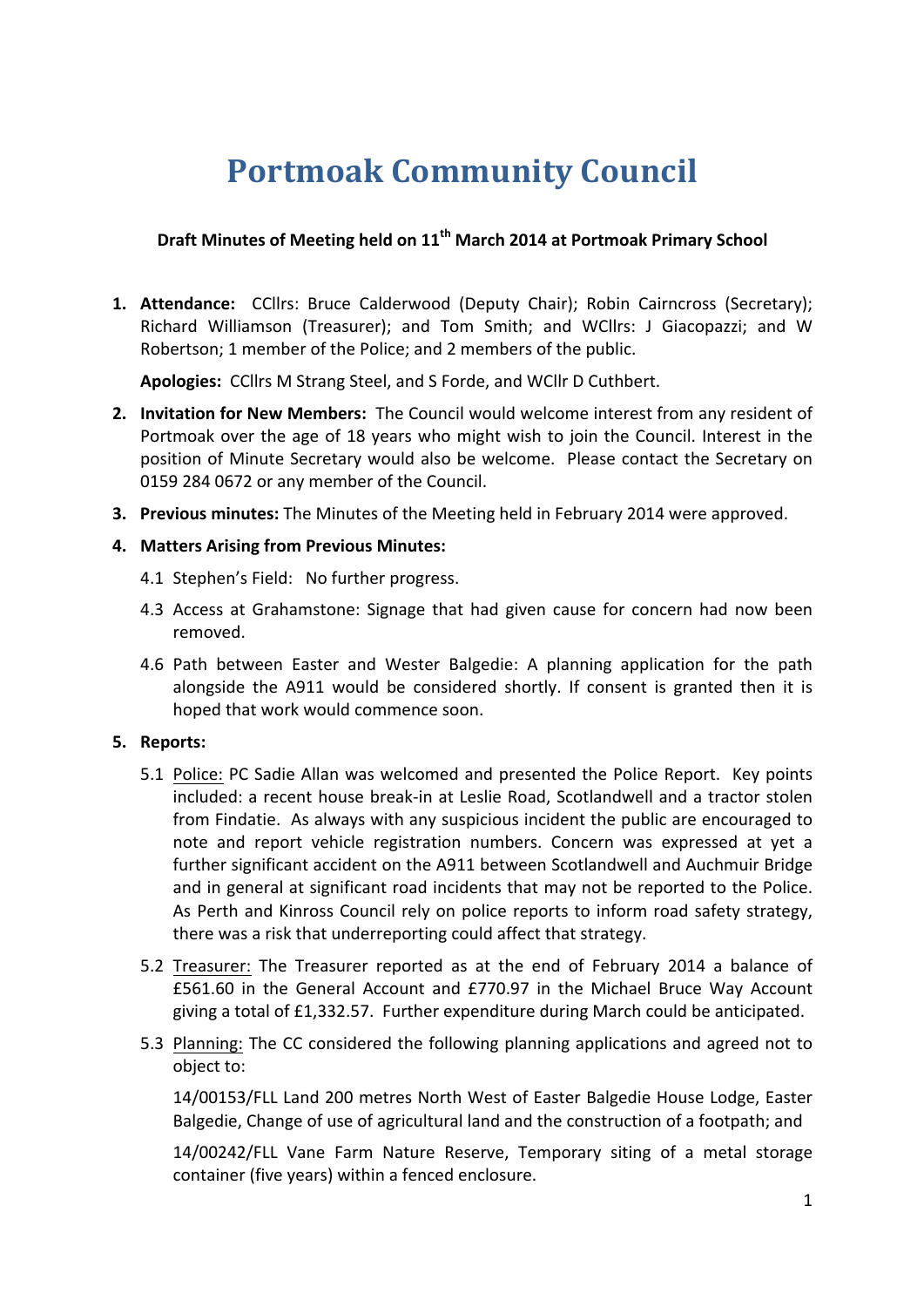These decisions were unanimous.

The CC noted:

14/00008/EIA Proposal for 11 windmills at Blairadam, Fife. This was a significant development. The CC, with the support of P&KC, had contacted Fife Council to gain improved information on View Points from Kinross-shire and to seek an extension of time permitted to comment. Eligibility for community benefits, were any to accrue, would be pursued.

13/00184/FLL, Iona Back Dykes Road, modification of windows and door. P&KC approved.

13/01858/FLL Land East of Causeway Cottage, Scotlandwell, Erection of a dwellinghouse and garage. No progress.

13/01976/FLL Plans to revise the junction at Kilmagadwood with A911. Determination by Perth and Kinross Council had now been deferred to March 19th. Since February new modifications to the proposed arrangements were reported by Ward Councillors

*Developer contributions:* The Chairman and Secretary met recently with Ward Councillors Giacopazzi and Cuthbert and officials to review current concerns. Perth and Kinross Council acknowledged that there was a programme of work to render information on the different types of developer contribution both transparent and compliant with Scottish planning regulations and the Council's own guidance on accountability for developer contributions. The CC would seek reports on progress.

5.4 Roads: CCllr Bruce Calderwood presented an up-dated "Roads Report" covering some 21 items. This will be placed on the CC's website. Of note were:

The need for white line delineation to support the recently installed warning signs on the Gullet Bridge;

Reflective strips on the kerbs of build-outs to be considered;

Cats eyes to be fitted along al of A911;

Improved signage and other improvements to the junction at Wester Balgedie;

Relocation of the Scotlandwell signs on the A911.

Recognition of the need for a conference of interested parties on HGV traffic along the A911 and the possible reclassification of the A911 and the B9097 South Loch Road

Proposals for a pedestrian crossing at Vane Farm

Continuing consideration of traffic flows and speeds along the A911.

- 5.5 Paths: CCllr Tom Smith reported that preparatory work to support the "Paths" Group" of the Council was now underway.
- **6. Improving Community Councils.**